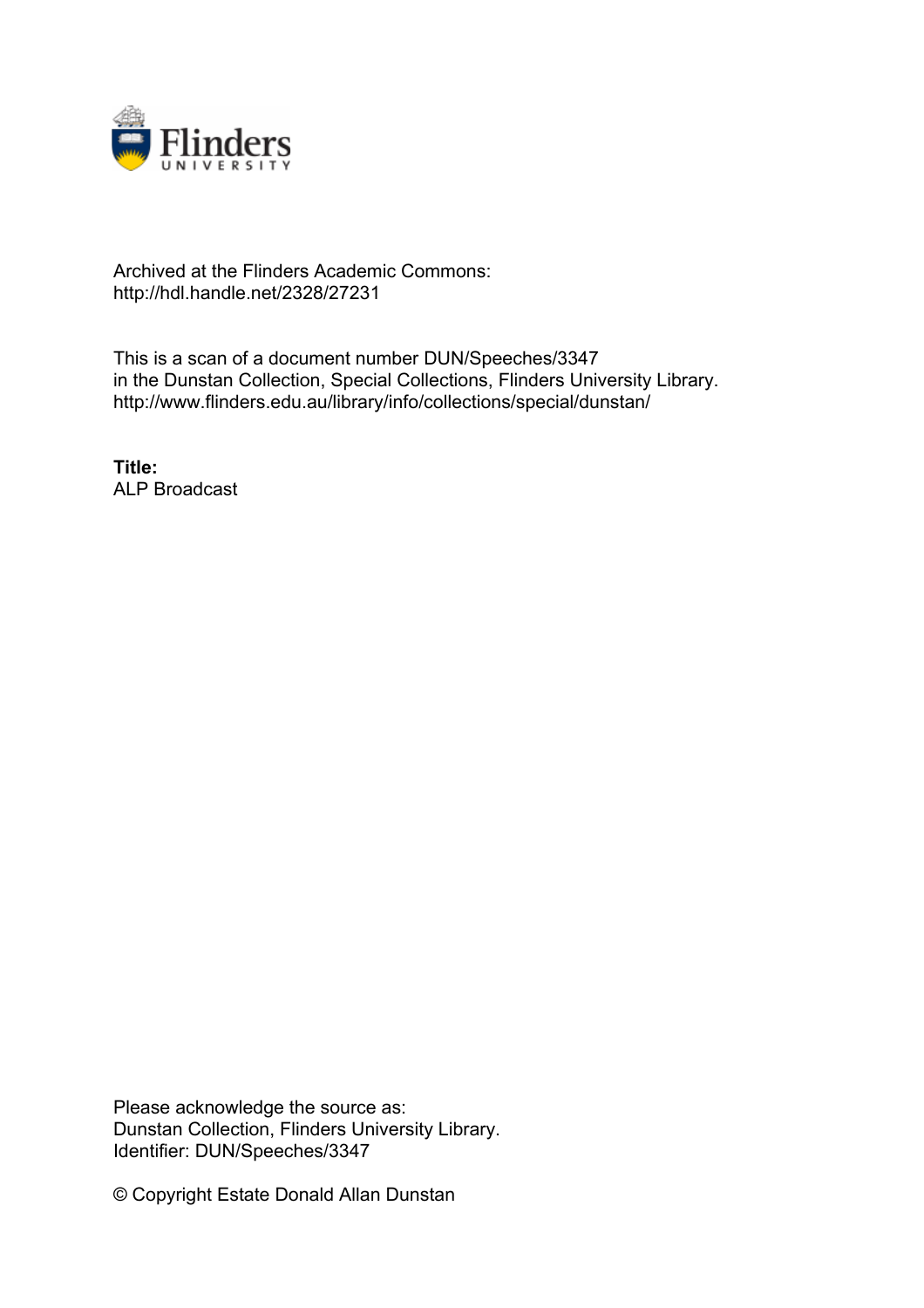## A.L.P. BROADCAST 28th OCTOBER. 1963

## BY DON DUNSTAN M.P.

Good Evening,

The A.L.P. in the State Parliament has recently had two quite singular victories. Most people don't know about them, so I should like to tell you about them tonight.

On some previous broadcasts I have told you of the proposals in the Labor Party Bill to amend the Maintenance Act, that these would alter the whole structure of the administration of Public Relief in this State, that the policy of the Children's Welfare Department of treating public relief as a repayable loan, and deducting sums from maintenance it was holding in trust for deserted wives to repay the Government for public relief and of outting off public relief if a family on relief was lent or given a T.V. set or other chattels considered by the Department to be luxuries - all of these would be ruled out and the whole basis of relief altered.

That Bill has now not only passed the second reading, but the Premier has been forced to agree in the committee stages of the B111 to all Labor's major amendments. This is a terrific victory for Labor and for the poorer people of this State. Year in and year out we have protested about the meanness of Government policy on these matters, and now we have forced an alteration.

But to the Advertiser the whole thing was so unimportant that it didn't report a single word that was spoken. To readers of the Advertiser nothing had happened.

The Premier then announced over T.V. without mentioning the debate in the House or the Bill which he had previously opposed and on which he had been over-ruled. He announced that he had instructed the C.W. Department to stop taking T.V. sets into account in deciding whether to continue relief payments. The Advertiser wrote that up all right.

The next matter was Town Planning. The Labor Party has for a long time criticised the Playford Government's legislation on town planning an constraint shear equal dependent interstitlends before the Act